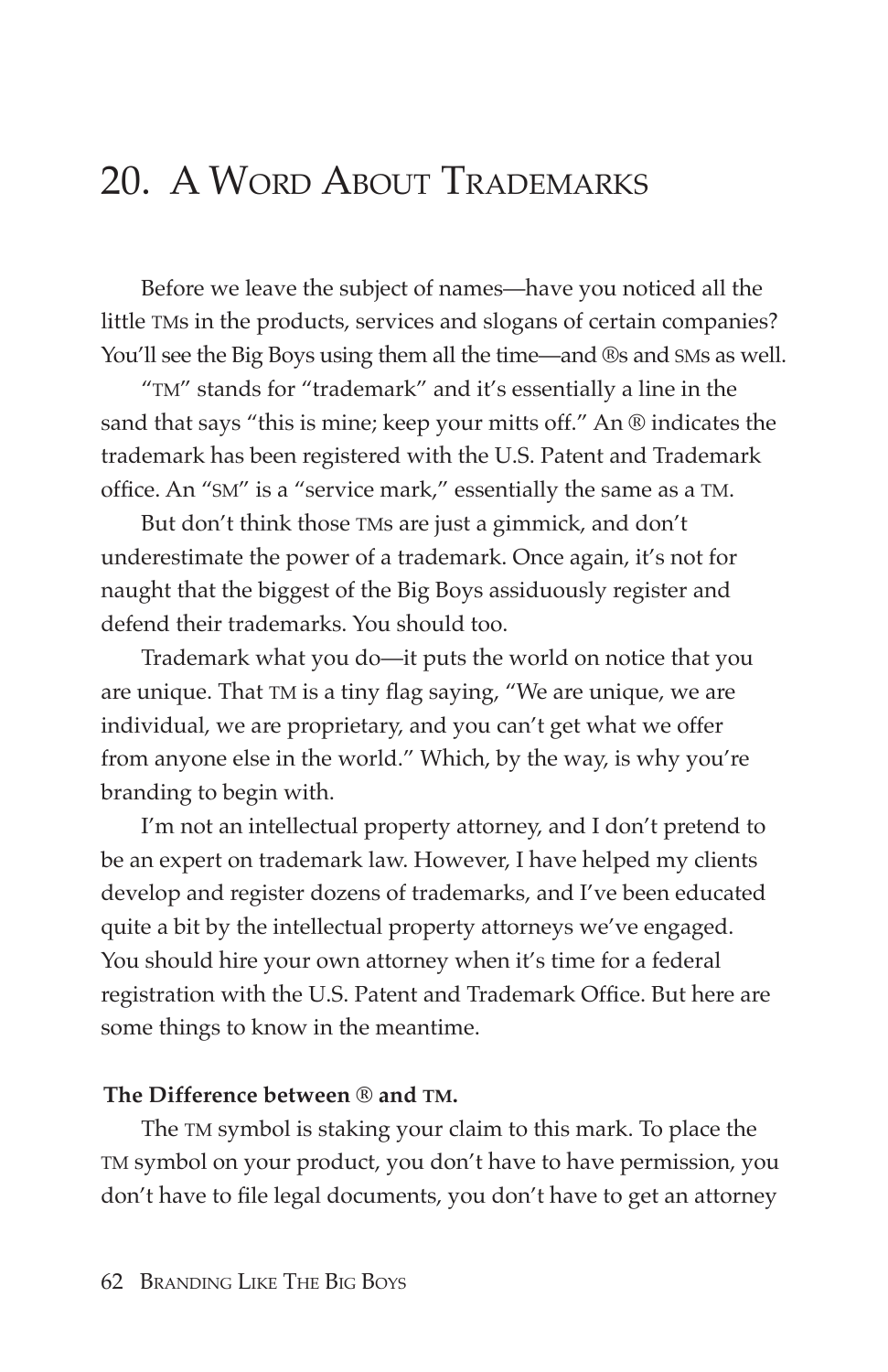in the room. You just do it. (Notice I did not say "Just Do It®," which is a registered trademark of Nike.) Now, it's smart to check out the environment and make sure someone else has not already claimed this mark; if they have you are likely to get a cease-and-desist letter as soon as they get wind of your use.

Simply using your mark establishes your trademark rights. That's the law. Isn't it beautiful? You don't have to file a federal trademark registration to establish rights to a trademark. You simply have to use the mark in interstate commerce. You also should establish bulletproof documentation as to when you first used the mark. For instance, a certified letter to yourself with the item included will establish proof-positive of its existence at that time. As with the Oklahoma Land Rush, he who arrives first claims superior rights.

Many businesses reflexively register with their state's Secretary of State. It's a good idea, but it essentially affords no protection outside of the state. If you're going to use your mark in marketing and branding (and I suggest you do), the strongest protection is to file a trademark registration with the United States Patent and Trademark Office. Once your registration is approved by the USPTO, you get to use the ® with your trademark.

Shepherding your mark through registration requires professional help. Hire an attorney. They'll charge you several thousand dollars, and it will be worth every penny. Be prepared too—the full investigation into your mark may well yield prior uses and conflicting registrations. Get a first peek yourself at USPTO.gov, where you can conduct your own trademark search on the name or names you're considering. This screen is not the final word on the registerability of your mark—but it gives you a good snapshot of who's already out there competing with you. There's a lot of gray area in registering trademarks, and my experience is that attorneys typically err on the side of conservatism. If they don't feel like it's